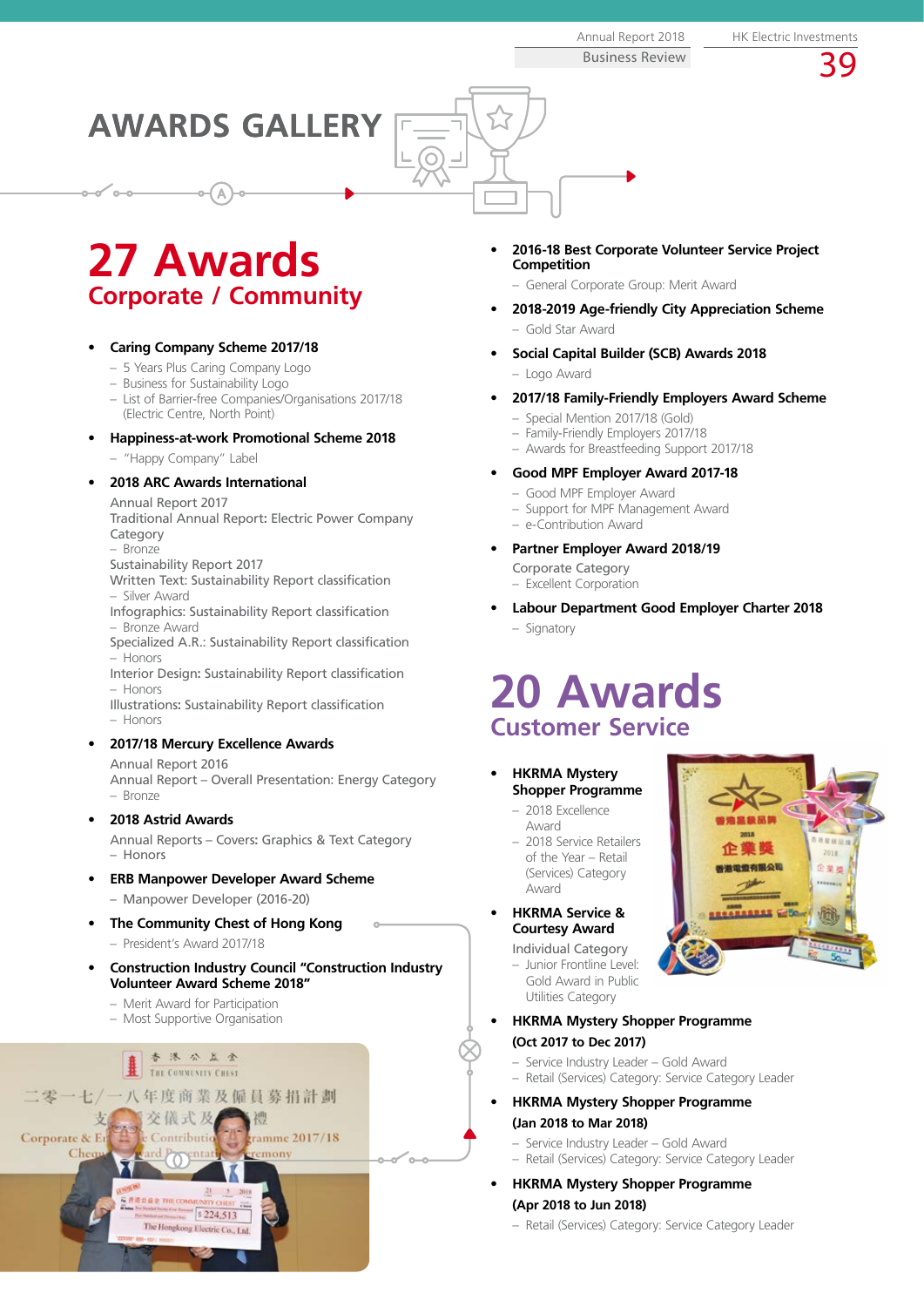Business Review Annual Report 2018

40

# **Awards Gallery**



#### **• 2017 International Customer Relationship Excellence Awards**

#### Corporate Category

- Public Service of the Year (Public Utility)
- Mission Critical Support Service of the Year (Public Utility)

#### Individual Category

- Customer Service Professional of the Year (Public Utilities – Contact Center)
- Customer Service Professional of the Year (Public Utilities – Technical Center)
- Customer Service Professional of the Year (Contact Center): Two Merits
- Customer Service Professional of the Year (Public Utilities – Technical Center): Merit

## **• HKIM Market Leadership Award 2017/2018**

Corporate Category – Market Leadership in Public Services 2017/2018

## **• Best SME's Partner Award 2018**

Corporate Category

– Best SME's Partner Award 2018

- **• Hong Kong Call Centre Association Awards 2018** Corporate Awards
	- Mystery Caller Assessment Award –
	- Two Gold Awards (Commerce and Utilities)
- **• The Hong Kong Star Brand Award (Enterprise)**



## **30 Awards Environmental**

#### **• External Lighting Charter: Platinum Award**

- Tamar Station Building
- Hongkong Electric Centre
- Lamma Power Station
- Electric Tower
- North Point Station Building
- Electric Centre
- Connaught Road Switching Station & Station Building
- Sheung Wan Station Building
- Marsh Road Station Building
- Causeway Bay Station Building

## **• Hong Kong Green Organisation Certification**

- Hong Kong Green Organisation
- Two Excellence Level Wastewi\$e Certificates (T & D, Generation)
- Good Level Wastewi\$e Certificate (Projects)
- Excellence Level Energywi\$e Certificate (Lamma Power Station)
- Six Good Level Energywi\$e Certificates (T & D, Wong Chuk Hang Zone Substation, Connaught Road Zone Substation, Sai Ying Pun Zone Substation, Tin Wan Zone Substation, Causeway Bay Zone Substation)

## **• CarbonCare® Label Scheme 2018**

- CarbonCare® Star Label
- CarbonCare® Label: Level 2 (Hongkong Electric Centre)
- **• United Nations Sustainable Development Goals Green Office Awards Labelling Scheme**
	- Spring 2018 awardees list
- **• BOCHK Corporate Environmental Leadership Award 2017**
	- Manufacturing Sector: Bronze Award

## **• Indoor Air Quality Certification Scheme**

- Excellent Class Certificate: Electric Tower (Areas Equipped with MVAC System of the Whole Building)
- Excellent Class Certificate: Electric Centre (9/F Office) – Good Class Certificate: Electric Centre
- (Areas Equipped with MVAC System of the Whole Building) – Good Class Certificate: Administration and
- Control Building, Lamma Power Station
- Good Class Certificate: New Control Building, Lamma Power Station